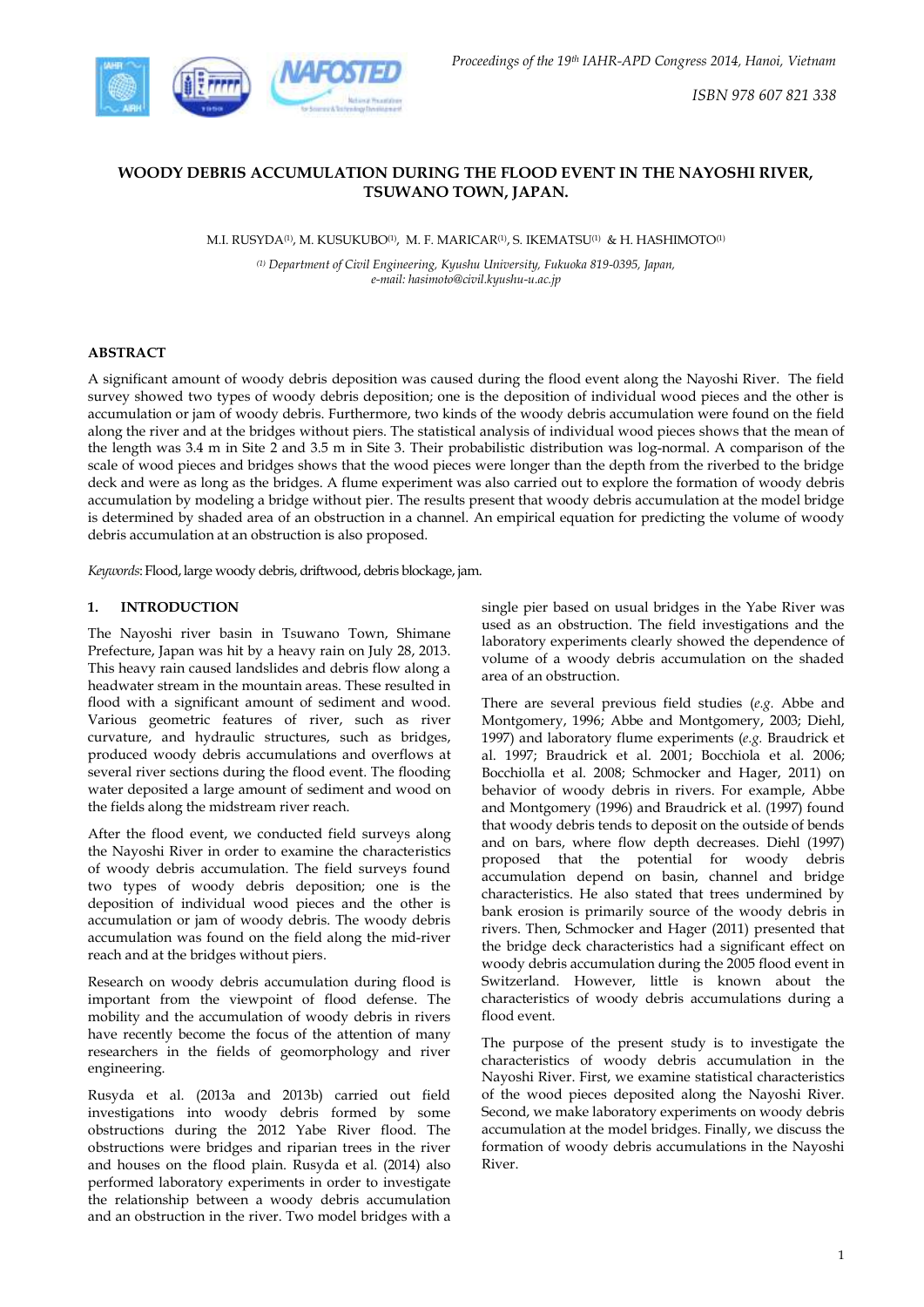#### **2. STUDY AREAS AND RESUME OF FLOOD DISASTER**

#### 2.1 Study areas

The study area is along the Nayoshi River in Tsuwano Town, Shimane Prefecture, Japan (Fig. 1). The length of the main river is  $L = 8.70$  km and the river basin area is 17.5 km2. The main debris flows occurred in the four mountain torrents and moved into the main river. The field survey was done at four sites of the study area (Fig 2). There are four bridges without piers in this study area. The river bed slope is about 1.4<sup>o</sup> (*i*=2.4/100) at Site 1 and 2 (Fig. 3)



Figure 1. Study sites.



Figure 2. Map of the Nayoshi River Basin.



Figure 3. Longitudinal profile of the Nayoshi River.

# 2.2 Resume of flood disaster

Heavy rain hit Tsuwano Town on July 28, 2013. Figure 4 presents the rainfall condition at Nayoshi Rainfall Station. The accumulated rainfall was 411 mm from 2 a.m. to 10 a.m on July 28 and the largest hourly rainfall was 92 mm from 5 a.m. to 6 a.m. in the early morning.

The heavy rain resulted in many landslides, debris flows, river bank erosion in the river reach and inundated houses and roads in the plain area. Field survey found 42 landslides on the right-hand side and 39 landslides on the left-hand side of the river. The landslides conveyed a significant amount of wood and sediment into the river. Then, the floodwater transported the wood and sediment to the downstream reach of the river.



Figure 4.Rainfall situation at Nayoshi Rainfall Station.



Figure 5.The front view of the channel at Site 1.

# 2.3 Peak discharge during flood event

Based on the channel condition after the flood event, the peak discharge of river flood in Site 1 is evaluated. Manning equation given in Eq. [1] is used to estimate the peak discharge along the channel during the flood event.

$$
Q = A \frac{1}{n} R^{\frac{2}{3}} i^{\frac{1}{2}}
$$
 [1]

where  $A =$  wetted area (m<sup>2</sup>);  $n =$  roughness coefficient;  $R$ = hydraulic radius (m) and *i* = channel slope.

The bottom length and the above length of the channel is 7.7 m and 11.4 m, respectively. Then, the depth of righthand side is 4.1 m and the depth of left-hand side is 4.7 m (Fig. 5). By using the dimension, the wetted area and wetted perimeter can be found. The roughness coefficient of the river bed can be assumed around 0.03 to 0.04 because of wood and sediment in flood flow. Therefore the peak discharge is assumed around *Q*=300 m3/s.

# **3. FIELD INVESTIGATION OF WOODY DEBRIS DEPOSITION**

Field survey along the Nayoshi River was performed on October 26 to 27 and November 1 to 4, 2013. A significant amount of woody debris was deposited on the fields and trapped by the bridges. Most woody debris was deposited on the right hand side of the Nayoshi River.

Figures 6 and 7 provide photos of the deposition of individual wood pieces and the accumulations of wood pieces produced by geomorphologic change of the fields.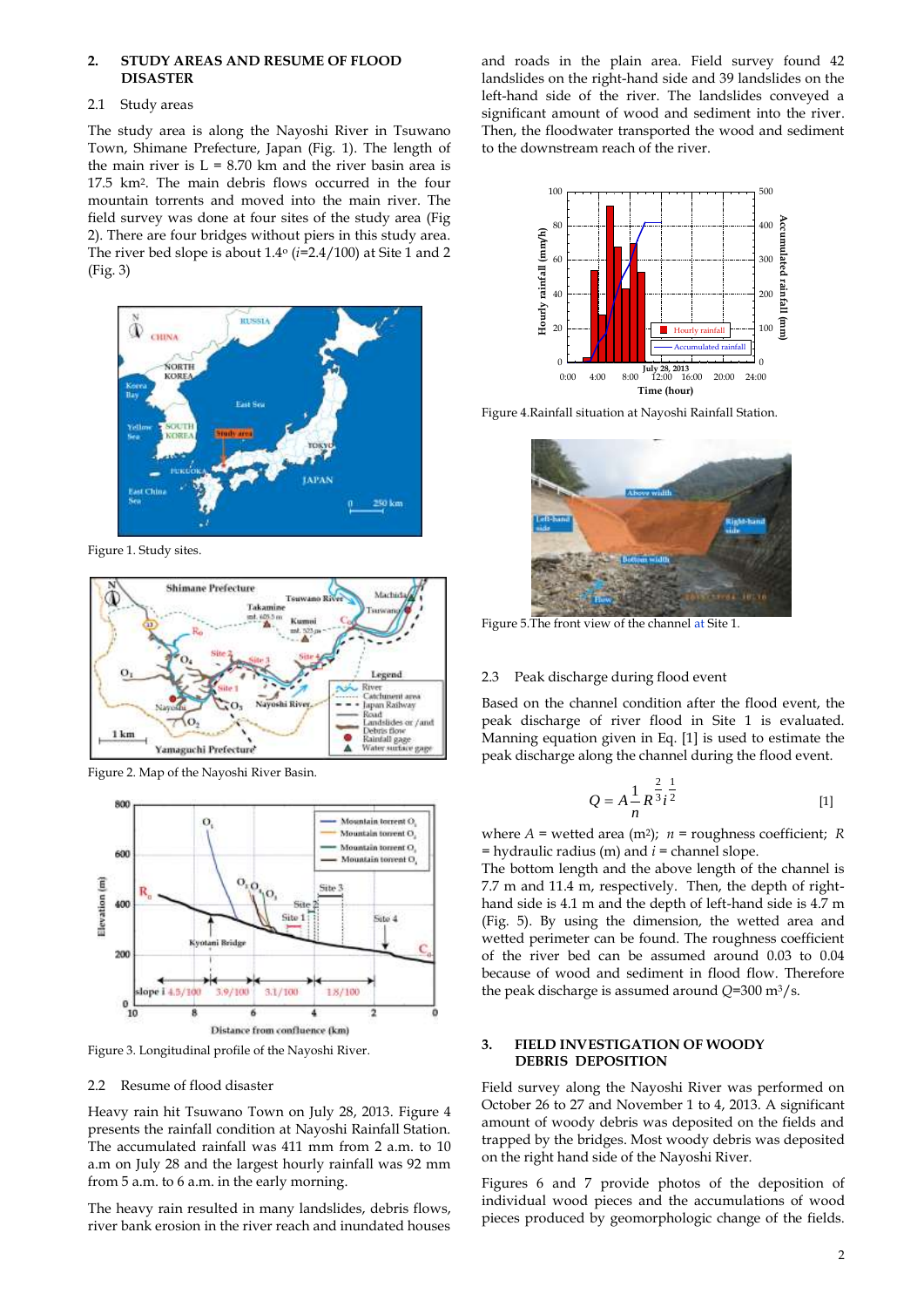Figure 8 also shows the accumulations of wood pieces trapped by the bridge, respectively.

For convenience, the accumulations of wood pieces are termed 'woody debris accumulation' in this paper. There were 125 and 161 individual wood pieces deposited on the fields at Site 2 and 3, respectively. 2 woody debris accumulations were formed by bridges without piers. Furthermore, 13 accumulations were found on the field of various geometric features.



Figure 6. Situation of individual wood pieces at Site 3 (taken from the left side of the river).



Figure 7. A front view of a woody debris accumulation on field at Site 3 (taken from left side of the river).



Figure 8. A back view of a woody debris accumulation at bridge without piers at Site 2 (taken from upstream of the river).

# 3.1 Individual wood pieces

The geometrical dimensions of individual wood pieces were quantified. Length measurements were made from the base of the attached root-ball (if present) to the furthest end of the wood pieces. Diameter is measured at midpoint of each wood piece.

Figure 9 shows the relationship between length and diameter of each wood piece at Site 2 and 3. Here, we selected individual wood pieces longer than 1 m.

Individual wood pieces at Site 3 has the largest frequency of length 1 m  $\leq x \leq 2.7$  m (Fig. 10) and of the diameter 10  $cm \leq x \leq 15$  cm (Fig. 11). These frequency distributions are compared with log normal distribution in the figures.

The average length of the individual wood pieces at Site 2 was approximately 3.4 m and the average diameter of the pieces was about 15 cm. The average length and diameter of the individual wood pieces at Site 3 was approximately 3.5 m and 18 cm, respectively (Table 1).



Figure 9. Relationship between diameter and length of each wood piece deposited on the field.



Figure 10. Frequency distribution of length of each wood piece.



Figure 11. Frequency distribution of diameter of each wood piece.

Table 1. Statistical characteristics of individual wood pieces.

|                             | SITE <sub>2</sub><br>$(N=125$ Pieces $)$ |          |                 | SITE <sub>3</sub><br>$(N=161$ Pieces) |
|-----------------------------|------------------------------------------|----------|-----------------|---------------------------------------|
|                             | L(m)                                     | Dia (cm) | L(m)            | Dia (cm)                              |
| Maximum<br>Minimum          | 18<br>$1.1\,$                            | 33<br>6  | 12.7<br>$1.1\,$ | 53<br>6                               |
| Mean                        | 3.4                                      | 15       | 3.5             | 18                                    |
| Coefficeint of<br>Variation | 0.9                                      | 0.4      | 07              | 0.4                                   |

Table 2. Statistical characteristics of woody debris accumulations on fields.

|                                                                 | Site 1 | Site 2 | Site 3 |
|-----------------------------------------------------------------|--------|--------|--------|
| Number of Accumulation                                          | З      |        |        |
| Number of selected wood pieces                                  | 30     | 12     | 73     |
| Mean of the pieces length (m)                                   | 6      | 78     | 5.8    |
| Mean of the pieces diameter (cm)                                | 20     | 26     | 22     |
| Mean of apparent volume of<br>$accumulations$ (m <sup>3</sup> ) | 130    | 91     | 85     |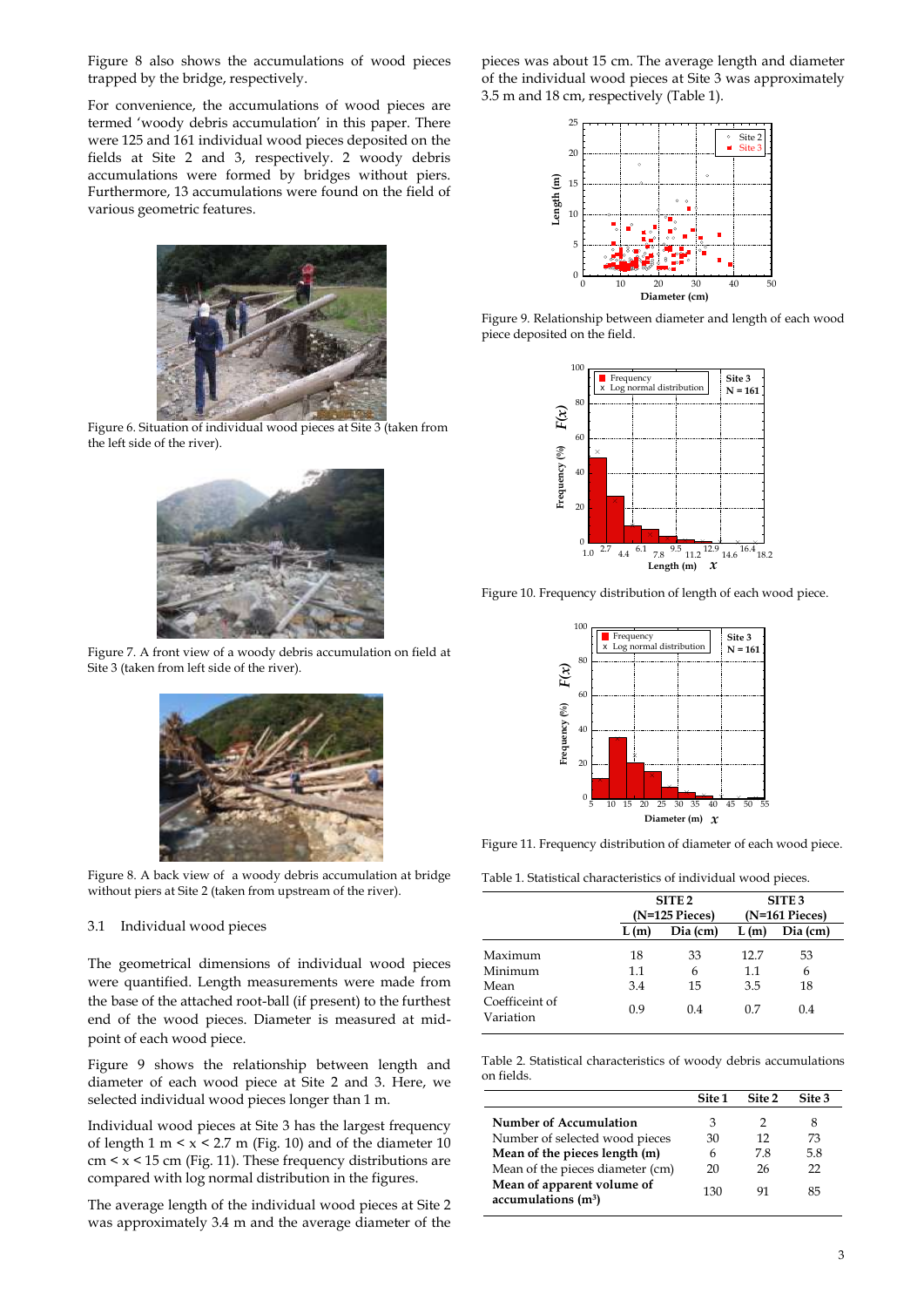Table 3. Statistical characteristics of woody debris accumulations at bridges without piers.

|                                                           | Site <sub>1</sub> | Site 2 | Site 4 |
|-----------------------------------------------------------|-------------------|--------|--------|
| Number of Accumulation                                    |                   |        |        |
| Number of selected wood pieces                            | 9                 | 5      | 8      |
| Mean of the pieces length (m)                             | 76                | 104    | 70     |
| Mean of the pieces diameter (cm)                          | 23                | 27     | フフ     |
| An apparent volume of an<br>accumulation(m <sup>3</sup> ) | 479               | 232    |        |

Table 4. The comparison of physical quantities of bridge without piers and the average length of wood pieces at the bridge.

| Site | $L_{b}$<br>'n | $H_b$<br>(m) | $L_W$<br>(m) |      | $L_b / H_b$ $H_b / L_w$ |
|------|---------------|--------------|--------------|------|-------------------------|
| 1    | 13.1          | 1.8          | 7.6          | 1.72 | 0.23                    |
| 2    | 10.8          | 1.6          | 10.4         | 1.03 | 0.15                    |
| 4    | 147           | 2.1          | 7.0          | 21   | 0.3                     |

### 3.2 Woody debris accumulation

The geometrical dimensions of woody debris accumulations on the fields and at bridges were measured by using measurement tool to quantify an apparent volume of the accumulation. Some photos were taken from the front view and the side view of the accumulations.

Representative wood pieces in the accumulations were selected in order to measure their scale. Furthermore, longest wood pieces in the accumulations were selected as a reference. The number of wood pieces in the accumulation was also counted to estimate the volume of an accumulation.

## *3.2.1 Woody debris accumulations on the fields*

Thirteen accumulations were found on the field; three accumulations were at Site 1, six accumulations at Site 2 and eight accumulations at Site 3.

Figure 12 shows the relationship between length and diameter of each selected wood piece in the accumulations.

Figure 13 presents the comparison of the length and diameter of longest wood pieces in each accumulation. The length of longest wood pieces is larger than 10 m. Most longest wood pieces is larger than 0.2 m in diameter.

#### *3.2.2 Woody debris accumulation at bridges*

There are two woody debris accumulations at bridges without piers. One is at a bridge at Site 1 and the other at a bridge of Site 2. The apparent volume of the accumulation at Site 2 is smaller than that of the accumulation at Site 1 (Table 3).

Each scale of the bridge is defined in Fig. 14. Scales of the bridge and the trapped driftwood were compared, as shown in Figs. 15 and 16. Each bridge at Site 1 and 2 is longer than the trapped wood pieces. The bridge at Site 4 is as long as the trapped wood pieces. The depth of bridge from riverbed represents 'clearance under bridge'. Fig.16 shows that 'clearance under bridge' is not enough for flowing wood pieces. Thus, the ratio of the clearance of the bridge to the length of wood pieces was from 0.15 till 0.3 (Table 4).

*3.2.3 The net and apparent volume of woody debris accumulation*

The net volume of woody debris accumulations was obtained by multiplying the average volume of each wood piece and the number of pieces in each accumulation. The apparent volume of woody debris accumulations was also estimated by front-back view and left-right side view of photos. Their volume ratio is 0.2 on average (Fig. 17).



Figure 12. Relationship between diameter and length of selected pieces in each field accumulation.



Figure 13. Relationship between diameter of longest pieces and the length of longest pieces in each field accumulation.



Figure 14. The scales of bridge without piers.



Figure 15. Comparison of wood piece length and bridge length.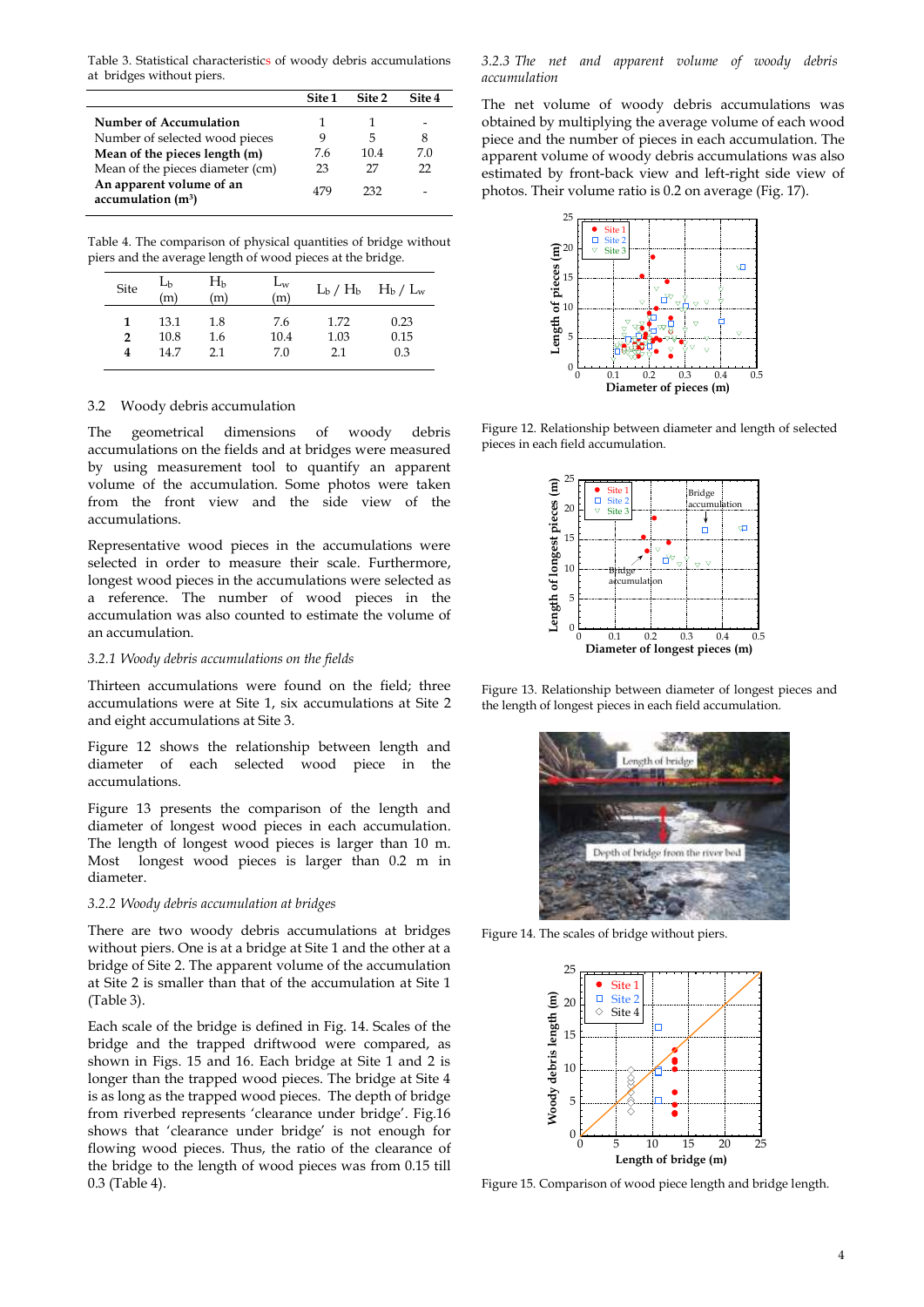

Figure 16. Length of wood pieces versus the depth of bridge from riverbed.



Figure 17. Relationship between apparent and net volume of woody debris accumulations.



Figure 18. Experimental flume.

# **4. FLUME EXPERIMENT ON WOODY DEBRIS ACCUMULATION**

### 4.1 Experimental method

# *4.1.1 Hydraulic model*

A rectangular flume with a smooth acrylic board on both lateral side was used for our laboratory experiments. The flume was 30 cm wide, 32 cm high and 12 m long. Figure 18 shows a schematic diagram of the flume.

The flume slope was adjusted to 0.6/100. Inflow flow rate per unit width were about  $q = 300 \text{ cm}^2/\text{s}$  at the upstream end. The flume bed was divided into movable and fixed part. The movable and fixed bed part were filled with

almost uniform sediment grains; the grain density was 2.65 g/cm<sup>3</sup>, the representative diameter  $D_{50}=3.6$  mm, the standard deviation s=1.28.

A model bridge without piers was installed on the fixed bed part 2.5 m distant from the downstream end. Wooden cylinders pieces were used as the model of floating woody debris. An experimental apparatus for releasing the model wood on the flow surface was placed at the station 5 m upstream from the model bridge.

### *4.1.2 Model bridge*

The model bridge without pier made of smooth acrylic board was used as an obstruction. The plan, front and side views are shown in Figure 19. The reduced size of the prototype was 1/120.





Oblique front view Plan view Figure 20. A basket used to drop wood pieces into the flume.

#### *4.1.3 Model wood*

A model of floating woody debris was simulated by cylinder wood pieces (Diameter,  $D = 2.0$  mm and Length,  $L = 7.0$  cm). The wood dimension was corresponded to the wood dimension used in Rusyda et al., (2014). This satisfies the condition of L>>D.

Prior to a test, the wood pieces were soaked in water for 10 minutes and then were put in a basket. The wood density was 0.65 g/cm3. The wood pieces releases on the flow surface by opening the bottom of the basket. This instant release of the wood pieces was modeled after the woody debris inflowed by landslides on valley slopes. Figure 20 shows the plan and oblique views of the basket. There are four spaces in the basket. The number density of the pieces 200 pieces/(30 cm\*14 cm) in one space.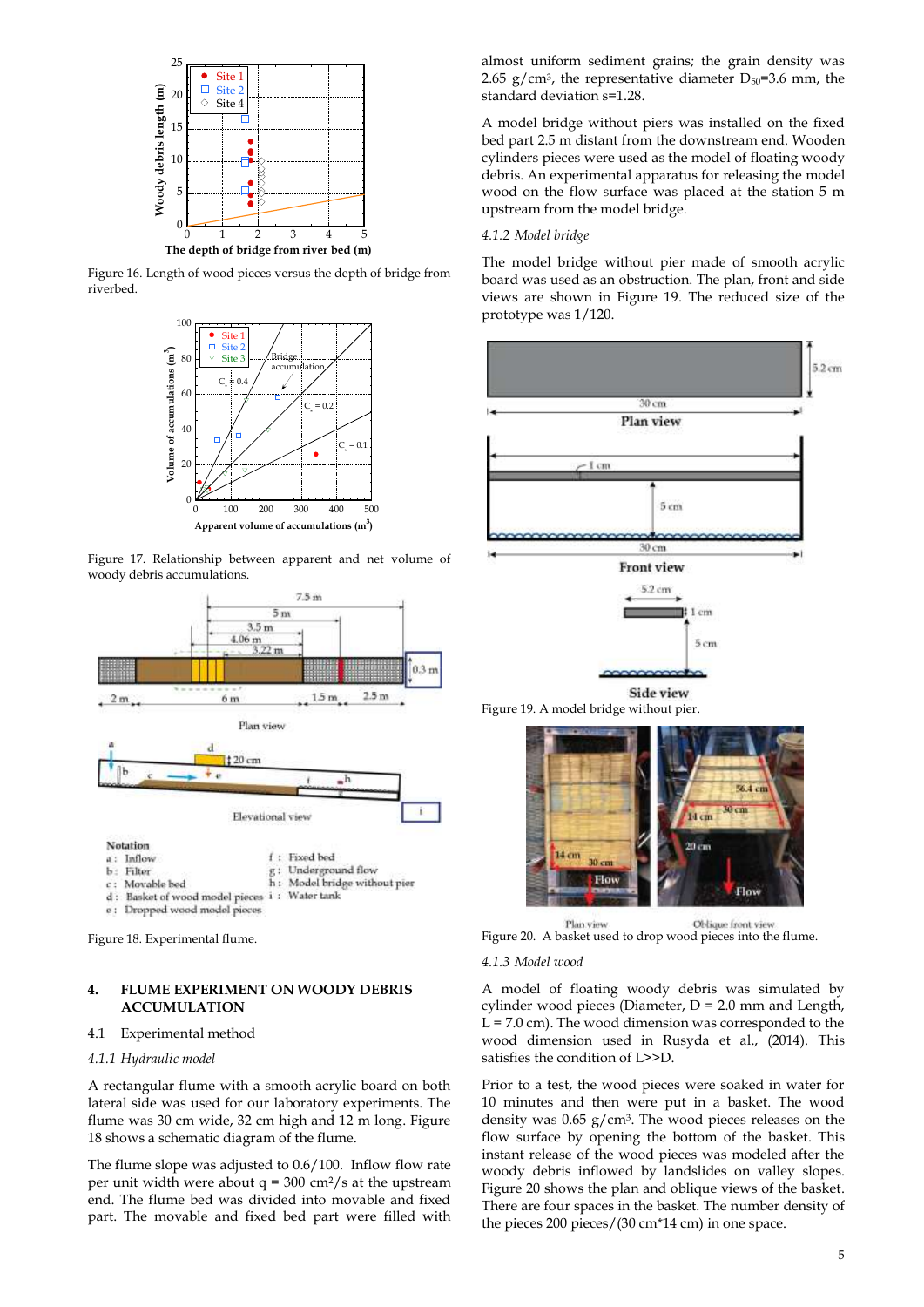### *4.1.4 Test procedure*

Clear water was supplied from a water tank at the upstream flume end. The mixed flow of sediment and water transported downstream along flume bed. The mixed flow was almost clear due to less sediment transport.

The flow was in almost steady state in around 1.0 minute after the arrival of flow front at the model bridge. At the same time wood pieces in the basket were dropped on the flow surface. The congested wood pieces transported to the model bridge in the flume. The model bridge trapped some wood pieces and formed an accumulation (Fig. 21). The other pieces washed away through the model bridge.

Flow discharge was measured by catching the outflow water in a container at the downstream end.

In order to investigate behavior of wood pieces at the model bridge, four video cameras were placed in the vicinity of the flume. The first video camera was installed on the tops of the flume. The second and the third video cameras were put on the right-hand flume side and in front of the model bridge, respectively. The fourth video camera was set up near the downstream flume end.

Table 5 presents the experimental condition. Eleven runs were performed. The duration of each run was around 15 minutes.

Table 5. Experimental condition

| No             | Discharge | Number of released<br>wood pieces |  |
|----------------|-----------|-----------------------------------|--|
| 1              | 296       | 600                               |  |
| $\overline{2}$ | 301       | 400                               |  |
| 3              | 298       | 800                               |  |
| 4              | 294       | 600                               |  |
| 5              | 300       | 600                               |  |
| 6              | 300       | 400                               |  |
| 7              | 298       | 800                               |  |
| 8              | 299       | 400                               |  |
| 9              | 299       | 200                               |  |
| 10             | 301       | 800                               |  |
| 11             | 300       | 600                               |  |



Figure 21. A front view of a typical woody debris accumulation formed at the model bridge after stopping the inflow.

#### *4.1.5 Measurement of characteristic quantity of woody debris accumulation*

The number of wood pieces trapped and accumulated at the model bridge during and after the experimental runs was counted. For the evaluation of the apparent volume of an accumulation, plan and cross-sectional views of the accumulation was captured by the cameras.

#### 4.2 Experimental results

# *4.2.1 Woody debris accumulation at a model bridge*

A scatter diagram was used to determine the relationship between the number of trapped wood pieces and that of the released wood pieces (Fig. 22). The fraction of trapped wood pieces is plotted against the overall number of wood pieces in Figure 23.

As can be seen from the figure, the wood fraction trapped by the model bridge with a pier (Rusyda et al., 2014) increases with the overall number of released wood pieces. Whereas, the wood friction trapped by the model bridge without pier increases significantly with the overall number of released wood pieces. The friction seem to slightly decrease from the overall number of released wood pieces larger than 600 pieces. The trapping wood by the model bridge without pier requires a sufficient number of wood pieces dropped on the flow surface. Critical condition for trapping the wood pieces by the model bridge without piers is  $N_c$ = 200. Here  $N_c$  denotes the number of wood pieces for critical condition.



Figure 22. The number of wood pieces trapped by the model bridge during water flow.



Figure 23. The number ratio of wood pieces trapped by the model bridge and released at station 'd' during water flow.

#### *4.2.2 Relationship between woody debris accumulation and an obstruction*

Rusyda et al. (2013a and b) and Rusyda et al. (2014) introduced 'shaded area' of an obstruction from the viewpoint of hydraulics to discuss the relationship between a woody debris accumulation and a bridge. In the river, a bridge is an obstruction to floating woody debris during flood event. According to the previous studies, we also propose 'shaded area'  $(A<sub>o</sub>)$  defined as frontal area of the model bridge projected onto a plane perpendicular to flow direction (Fig. 24); it was determined as follows :

$$
A_o = L_y D_z \tag{2}
$$

where  $L_y$  = length of an accumulation and  $D_z$  = bridge thickness.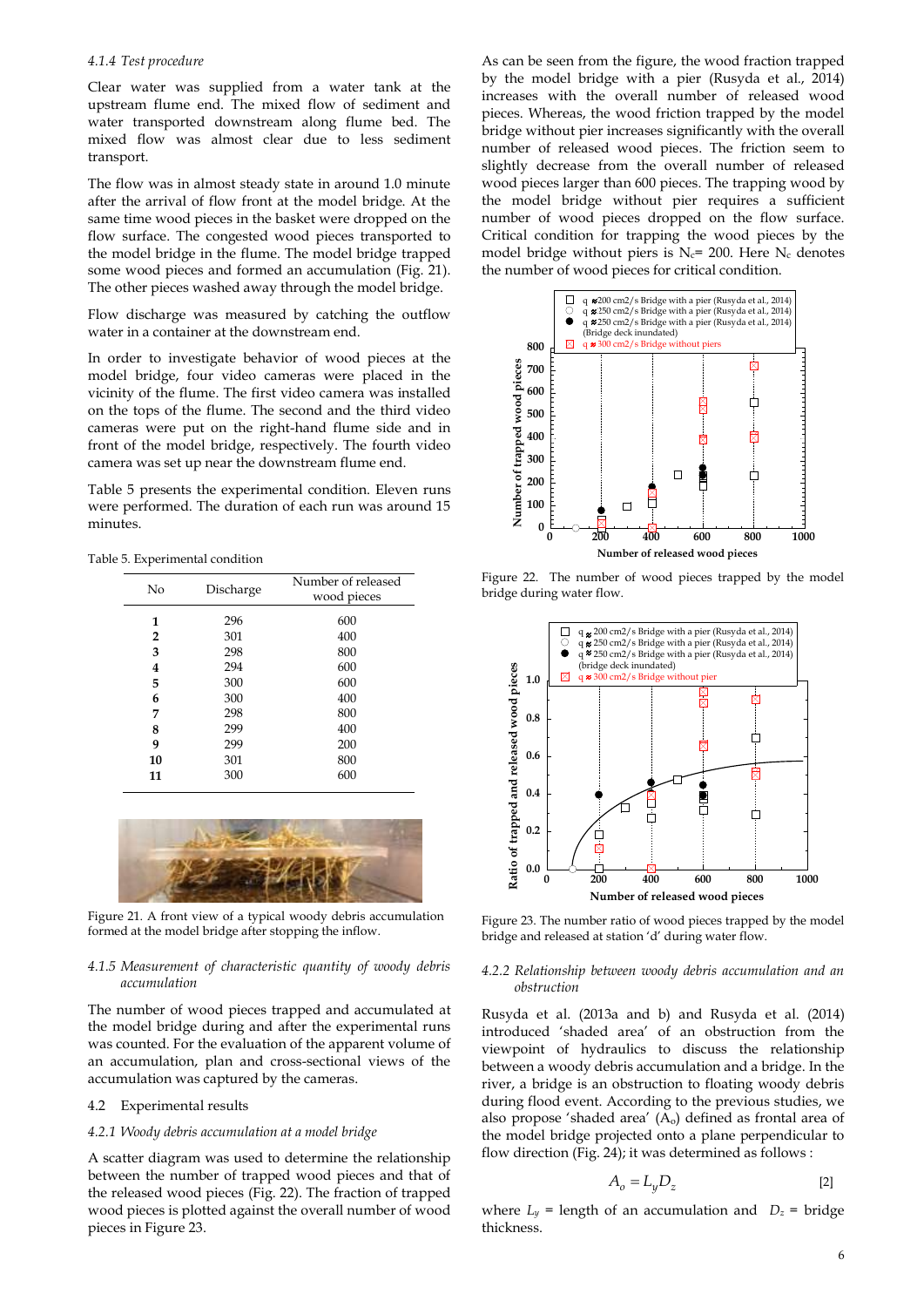The apparent volume  $V_{wd}$  of woody debris accumulation is plotted against 'shaded area' A<sup>o</sup> of the obstructions in Figure 25. This figure also shows the field survey results from the work of Rusyda et al. (2013a and b) and flume experiment results from the work of Rusyda et al. (2014). They proposed the following relationship:

$$
V_{wd} = CA_o^{\alpha} \tag{3}
$$

where C = 2.5 and  $\alpha$  = 3/2.

This equation is found also valid for the relationship of woody debris accumulation and an obstruction in this field survey and laboratory experiments. Therefore, the volume of woody debris accumulation can be predicted by evaluating the shaded area of an obstruction.



Figure 24. The definition of the 'shaded area' of an obstruction, such as the case of a woody debris accumulation formed by bridge deck.



Figure 25. Volume of woody debris accumulation versus shaded area of obstructions in real river and laboratory flume.

#### **5. DISCUSSION**

One of the main purposes of this study is to investigate the characteristics of woody debris accumulation at a model bridge without pier in laboratory flume. We also examined characteristics of the deposition of individual wood pieces in Tsuwano Town.

The mean length and diameter of the deposition of individual wood pieces on site 2 is 3.4 m and 15 cm. The individual wood pieces in site 2 is shorter than that in Ono district (Table 6). We supposed that the characteristics of trees covered the mountain areas influences a wood input rate and wood dimension in a river during a flood event.

Table 6. The comparison of statistical characteristics of individual wood pieces in Tsuwano Town and Ono District in Yame City, Japan.

|                             | SITE <sub>2</sub><br>$(N=125$ Pieces)<br>in Tsuwano Town |          | <b>ONO DISTRICT</b><br>(N=88 Pieces) |          |  |
|-----------------------------|----------------------------------------------------------|----------|--------------------------------------|----------|--|
|                             |                                                          |          |                                      |          |  |
|                             |                                                          |          | Rusyda et al., (2013a)               |          |  |
|                             | L(m)                                                     | Dia (cm) | L(m)                                 | Dia (cm) |  |
| Mean                        | 3.4                                                      | 15       | 71                                   | 20       |  |
| Coefficeint of<br>Variation | 0.9                                                      | 04       | 0.59                                 | 0.4      |  |

In addition, our laboratory experiments show a woody debris accumulation can be formed by a model bridge without pier. By using the photos of front view and top view of the typical woody debris accumulation, we can estimate the orientation of each wood pieces in the accumulation. The orientation of wood pieces in the accumulations was be varied depend on their position. For example, for 800 released wood pieces, the wood pieces in contact with the model bridge seems to stand up straightly. We supposed that they become a barrier for following wood pieces. Most followed wood pieces are parallel to the model bridge.

Interestingly, for 800 released wood pieces, the orientation of the majority of followed wood pieces in the accumulations is consistent with Rusyda et al. (2014) who performed laboratory experiments by using two model bridges with a pier. However, the orientation of wood pieces in contact with the bridge without pier is different from that of the bridge with a pier due to the difference of the characteristics of the bridges (Figs. 26, 27, 28 and 29).

Our laboratory experiments only focus on a model wood as a log, whereas it might be important to include a rootball as well. In fact, the inclusion of the root ball would enable us to more understand the behavior of woody debris in a river during a flood event.



Figure 26. A top view of an accumulation at a bridge without piers.



Figure 27. A top view of an accumulation at a bridge with a pier.